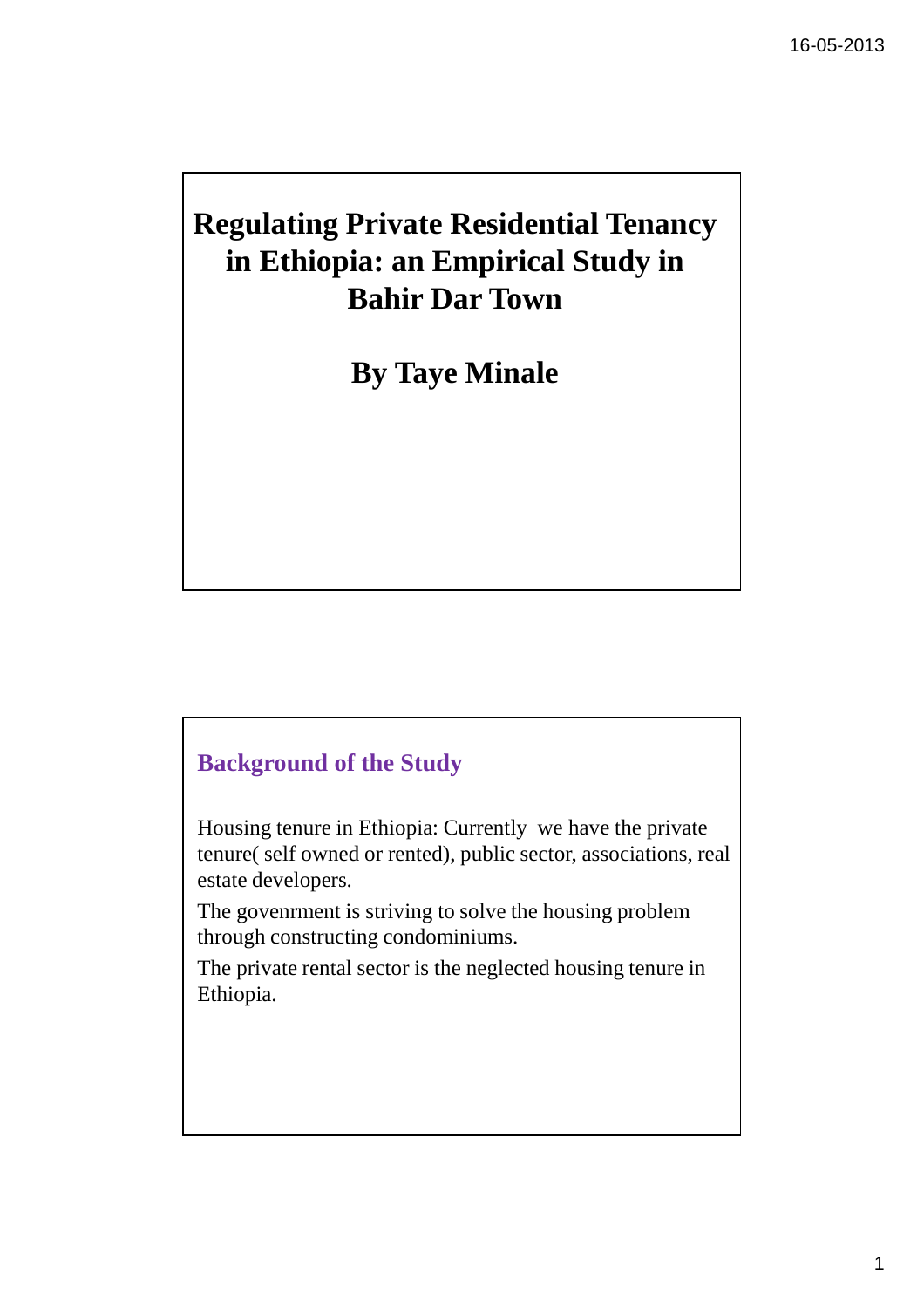## **Statements of Problems**

Should the private rental housing sectors run their activities on their own ways or should they be regulated by governmental authorities?

What kinds of mechanism are being used to regulate the activities of the landlords ?

# **Objectives of the Study**

- The main objectives of the research is to:
	- $\Box$  assess whether there are the relevant laws, regulations and directives, and concerned administrative institutions which intend to regulate the relationship between tenants and land lords.
	- $\Box$  Explain whether there is a need to regulate private residential tenancy, if yes which issues should be regulated and how?

### **Significance of the Study**

• In general the study will help to suggest feasible solutions in order to alleviate existing problems in private rental sector.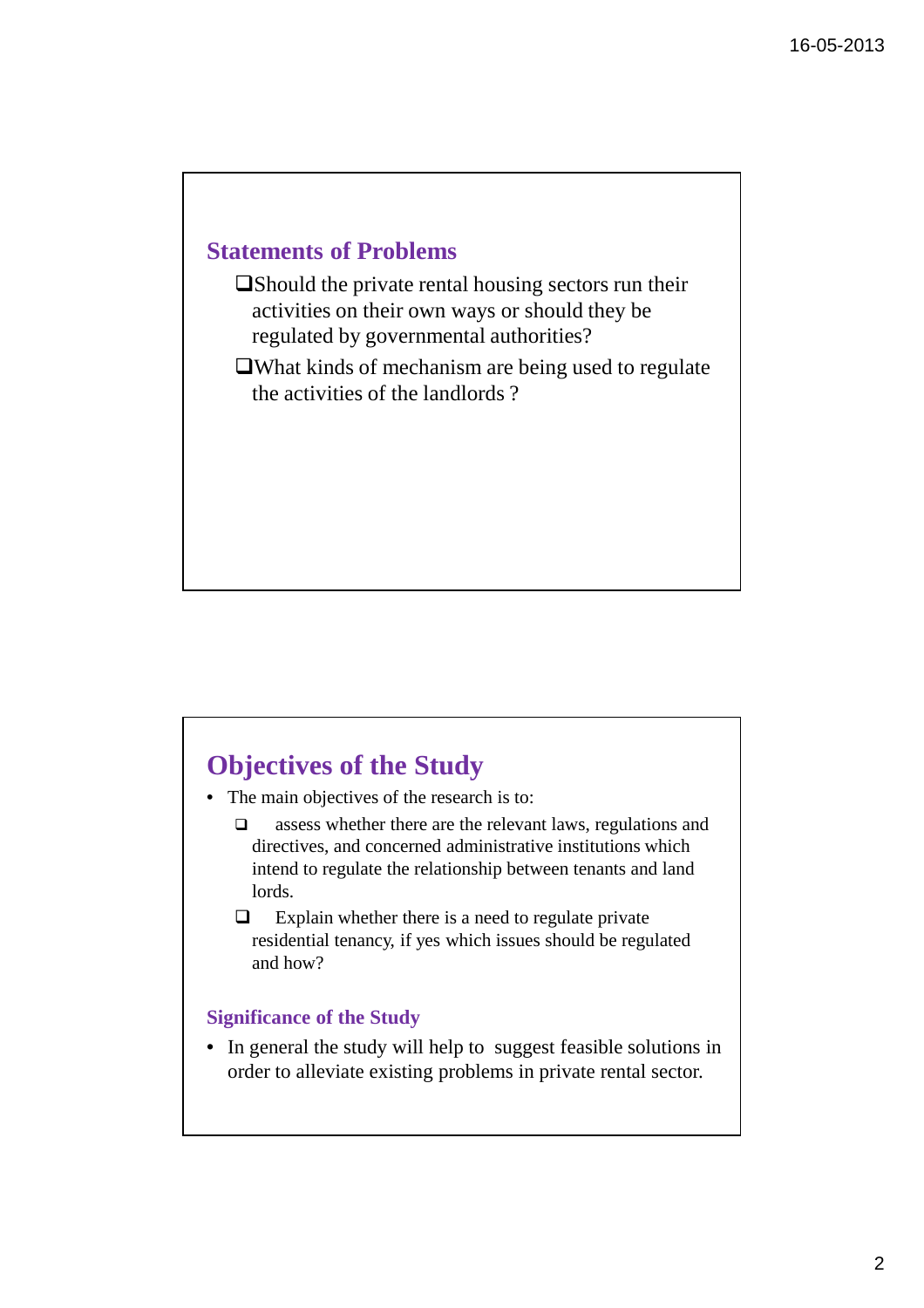### **Research Methodology**

#### • **Both primary and secondary data.**

#### **In order to get first hand information**

- Questioners(Structured and semi-structured and open ended question) was used to gather information from tenants and landlords who are residing in four 'kebeles ' of the town
- Interview was held with public officials.

### **Research Findings:**

- There is no pertinet governing law except the 1952 civil code of Ethiopia.
- There is unbalanced bargaining power between parties
- There are no institutions specifically designed for supervising/entertaining the issues of tenancy.

- There is no records of those privatly rented dwellings
- The private rental tenure is also known by its expensive rental amount with frequent or high increments( No guidelines) and less tenure security
- Tenants are subjected to different kinds of restrictions or limitations on their enjoyments of the property
- There is no feasible attempt on the part of the government to regulate private rental sector.
- Thus this housing sector is the neglected housing tenure in Ethiopia and detached from a direct government involvement